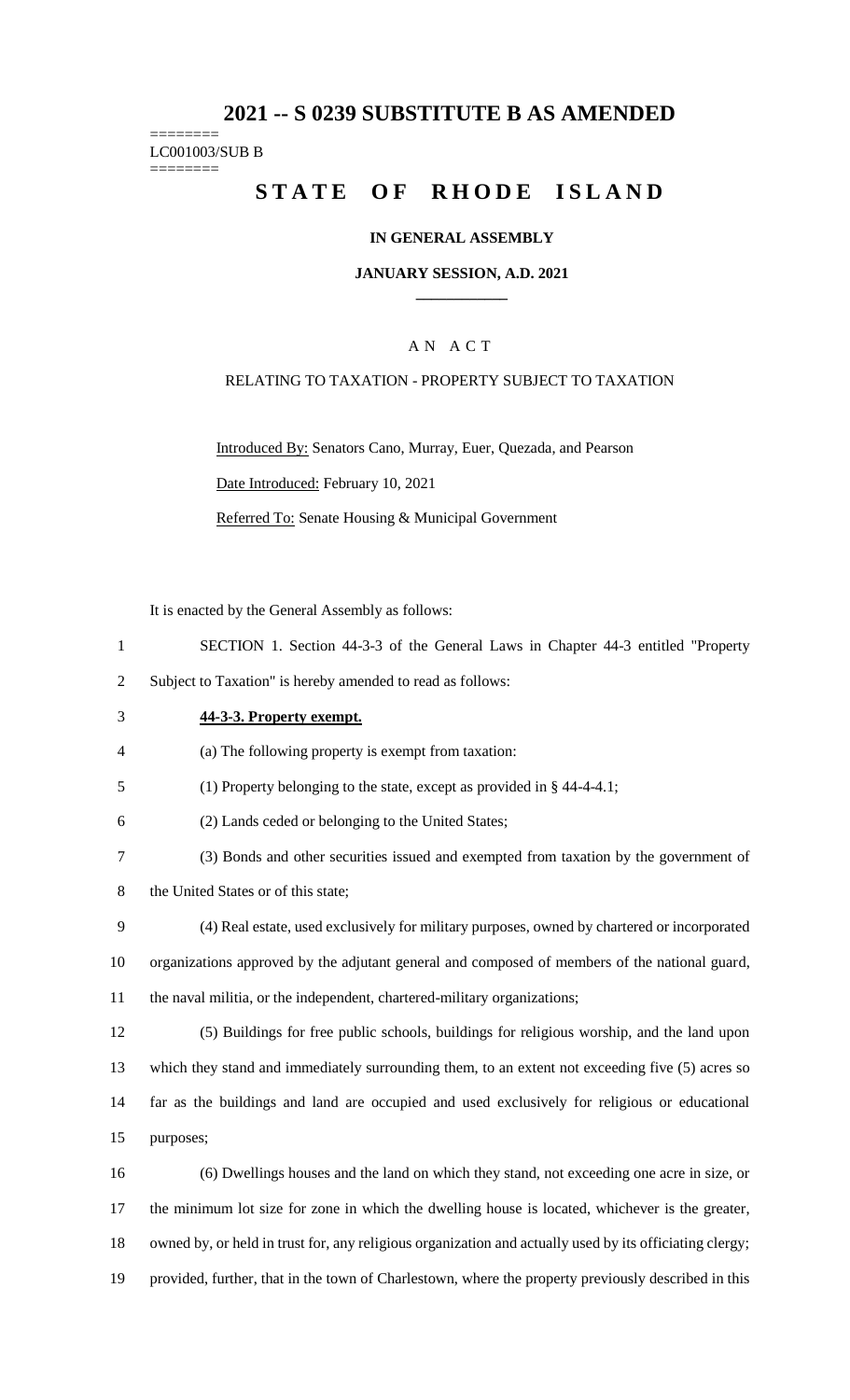paragraph is exempt in total, along with dwelling houses and the land on which they stand in Charlestown, not exceeding one acre in size, or the minimum lot size for zone in which the dwelling house is located, whichever is the greater, owned by, or held in trust for, any religious organization and actually used by its officiating clergy, or used as a convent, nunnery, or retreat center by its religious order;

 (7) Intangible personal property owned by, or held in trust for, any religious or charitable organization, if the principal or income is used or appropriated for religious or charitable purposes; (8) Buildings and personal estate owned by any corporation used for a school, academy, or seminary of learning, and of any incorporated public charitable institution, and the land upon which the buildings stand and immediately surrounding them to an extent not exceeding one acre, so far as they are used exclusively for educational purposes, but no property or estate whatever is hereafter exempt from taxation in any case where any part of its income or profits, or of the business carried on there, is divided among its owners or stockholders; provided, however, that unless any private nonprofit corporation organized as a college or university located in the town of Smithfield reaches a memorandum of agreement with the town of Smithfield, the town of Smithfield shall bill the actual costs for police, fire, and rescue services supplied, unless otherwise reimbursed, to said corporation commencing March 1, 2014;

 (9) Estates, persons, and families of the president and professors for the time being of Brown University for not more than ten thousand dollars (\$10,000) for each officer, the officer's estate, person, and family included, but only to the extent that any person had claimed and utilized the exemption prior to, and for a period ending, either on or after December 31, 1996;

 (10) Property especially exempt by charter unless the exemption has been waived in whole or in part;

(11) Lots of land exclusively for burial grounds;

 (12) Property, real and personal, held for, or by, an incorporated library, society, or any free public library, or any free public library society, so far as the property is held exclusively for library purposes, or for the aid or support of the aged poor, or poor friendless children, or the poor generally, or for a nonprofit hospital for the sick or disabled;

 (13) Real or personal estate belonging to, or held in trust for, the benefit of incorporated organizations of veterans of any war in which the United States has been engaged, the parent body of which has been incorporated by act of Congress, to the extent of four hundred thousand dollars (\$400,000) if actually used and occupied by the association; provided, that the city council of the city of Cranston may by ordinance exempt the real or personal estate as previously described in this subdivision located within the city of Cranston to the extent of five hundred thousand dollars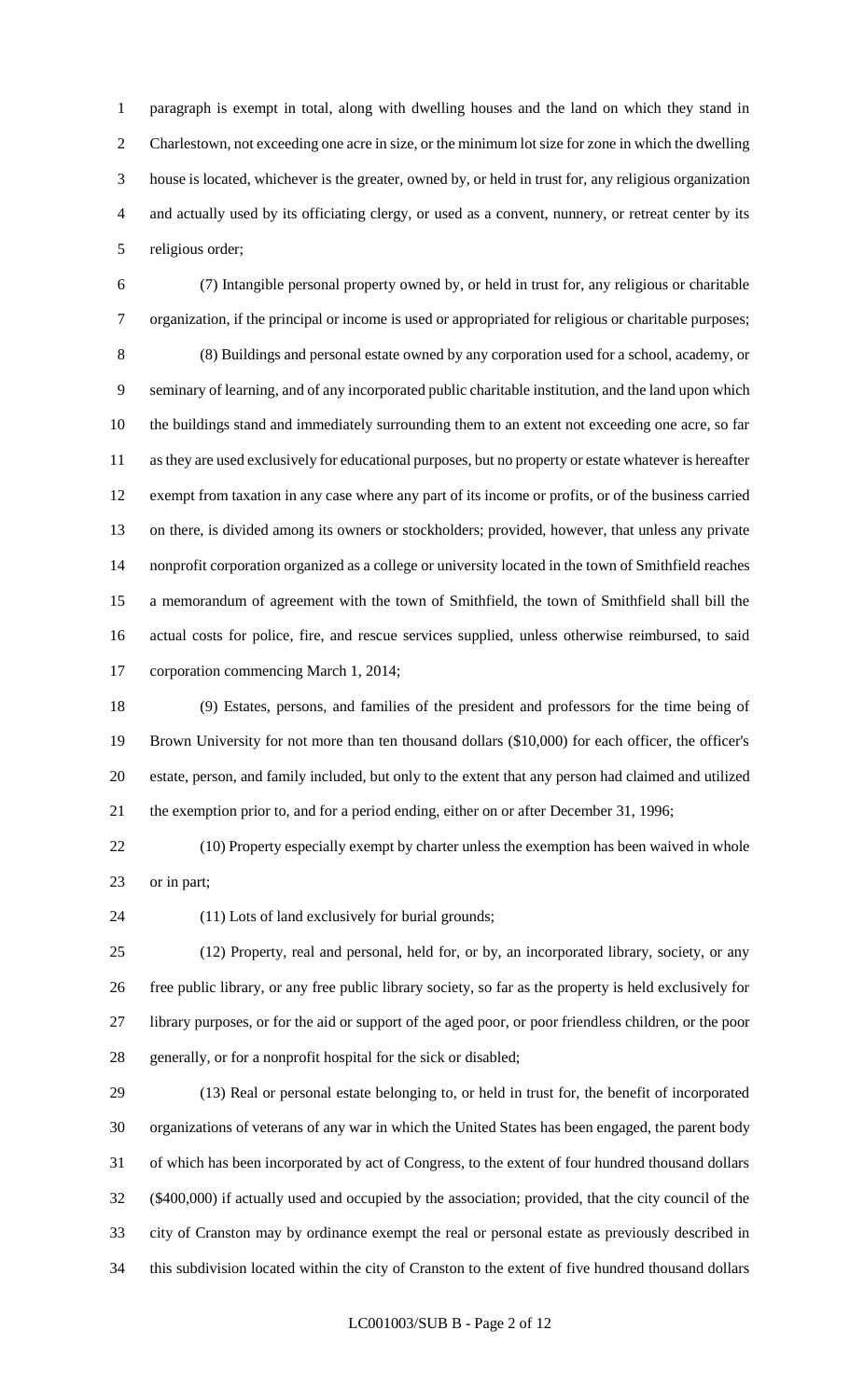(\$500,000);

 (14) Property, real and personal, held for, or by, the fraternal corporation, association, or body created to build and maintain a building or buildings for its meetings or the meetings of the general assembly of its members, or subordinate bodies of the fraternity, and for the accommodation of other fraternal bodies or associations, the entire net income of which real and personal property is exclusively applied or to be used to build, furnish, and maintain an asylum or asylums, a home or homes, a school or schools, for the free education or relief of the members of the fraternity, or the relief, support, and care of worthy and indigent members of the fraternity, their wives, widows, or orphans, and any fund given or held for the purpose of public education, almshouses, and the land and buildings used in connection therewith;

 (15) Real estate and personal property of any incorporated volunteer fire engine company or incorporated volunteer ambulance or rescue corps in active service;

 (16) The estate of any person who, in the judgment of the assessors, is unable from infirmity or poverty to pay the tax; provided, that in the towns of Burrillville and West Greenwich, the tax shall constitute a lien for five (5) years on the property where the owner is entitled to the exemption. At the expiration of five (5) years, the lien shall be abated in full. Provided, if the property is sold or conveyed, or if debt secured by the property is refinanced during the five-year (5) period, the lien immediately becomes due and payable; any person claiming the exemption aggrieved by an adverse decision of an assessor shall appeal the decision to the local board of tax review and thereafter according to the provisions of § 44-5-26;

 (17) Household furniture and family stores of a housekeeper in the whole, including clothing, bedding, and other white goods, books, and all other tangible personal property items that are common to the normal household;

 (18) Improvements made to any real property to provide a shelter and fallout protection from nuclear radiation, to the amount of one thousand five hundred dollars (\$1,500); provided, that the improvements meet applicable standards for shelter construction established, from time to time, by the Rhode Island emergency management agency. The improvements are deemed to comply with the provisions of any building code or ordinance with respect to the materials or the methods of construction used and any shelter or its establishment is deemed to comply with the provisions of any zoning code or ordinance;

(19) Aircraft for which the fee required by § 1-4-6 has been paid to the tax administrator;

(20) Manufacturer's inventory.

 (i) For the purposes of §§ 44-4-10, 44-5-3, 44-5-20, and 44-5-38, a person is deemed to be a manufacturer within a city or town within this state if that person uses any premises, room, or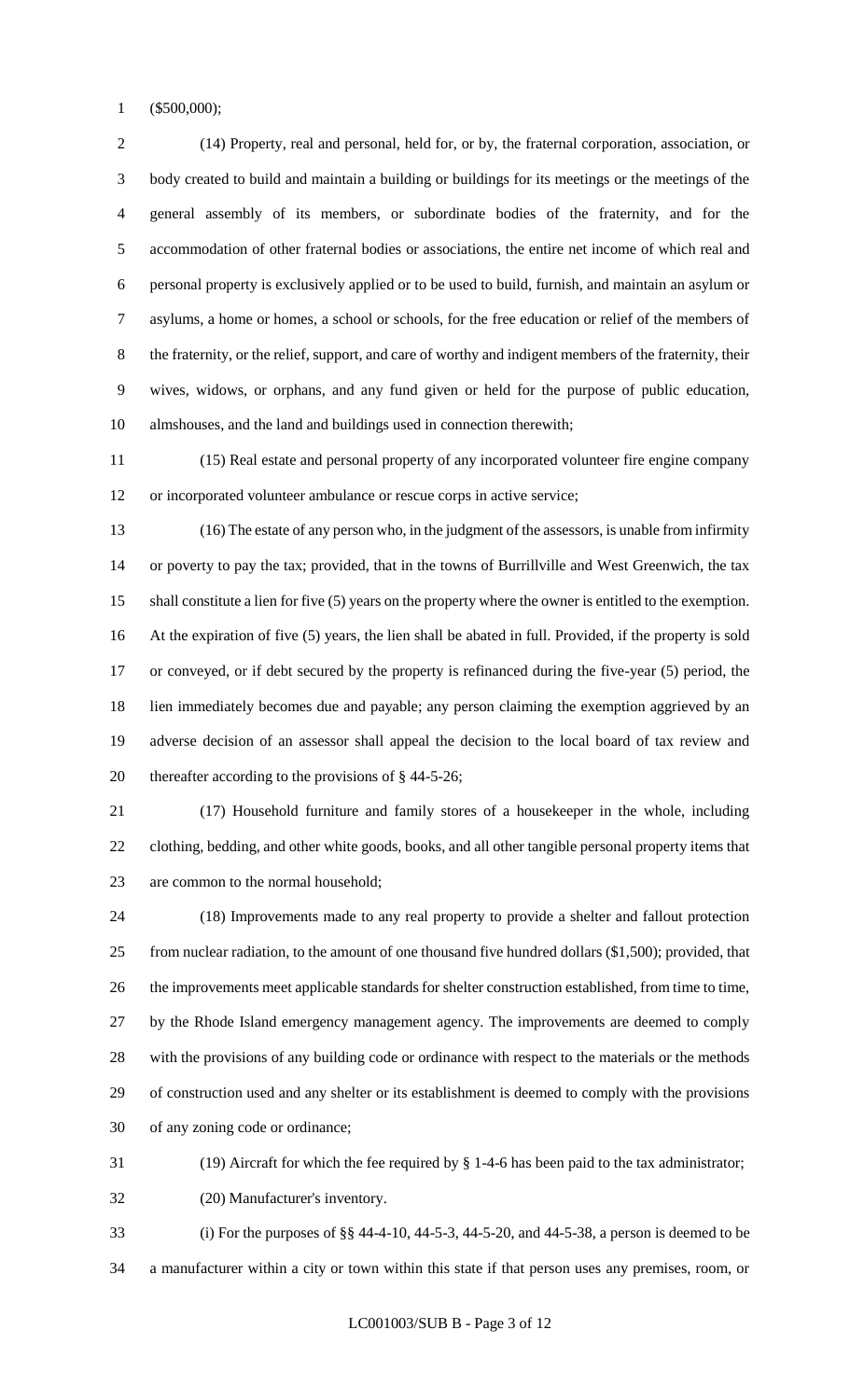place in it primarily for the purpose of transforming raw materials into a finished product for trade through any or all of the following operations: adapting, altering, finishing, making, and ornamenting; provided, that public utilities; non-regulated power producers commencing commercial operation by selling electricity at retail or taking title to generating facilities on or after July 1, 1997; building and construction contractors; warehousing operations, including distribution bases or outlets of out-of-state manufacturers; and fabricating processes incidental to warehousing or distribution of raw materials, such as alteration of stock for the convenience of a customer; are excluded from this definition;

 (ii) For the purposes of this section and §§ 44-4-10 and 44-5-38, the term "manufacturer's inventory," or any similar term, means and includes the manufacturer's raw materials, the manufacturer's work in process, and finished products manufactured by the manufacturer in this state, and not sold, leased, or traded by the manufacturer or its title or right to possession divested; provided, that the term does not include any finished products held by the manufacturer in any retail store or other similar selling place operated by the manufacturer whether or not the retail establishment is located in the same building in which the manufacturer operates the manufacturing plant;

 (iii) For the purpose of § 44-11-2, a "manufacturer" is a person whose principal business in this state consists of transforming raw materials into a finished product for trade through any or all of the operations described in paragraph (i) of this subdivision. A person will be deemed to be principally engaged if the gross receipts that person derived from the manufacturing operations in this state during the calendar year or fiscal year mentioned in § 44-11-1 amounted to more than fifty percent (50%) of the total gross receipts that person derived from all the business activities in which that person engaged in this state during the taxable year. For the purpose of computing the percentage, gross receipts derived by a manufacturer from the sale, lease, or rental of finished products manufactured by the manufacturer in this state, even though the manufacturer's store or other selling place may be at a different location from the location of the manufacturer's manufacturing plant in this state, are deemed to have been derived from manufacturing;

 (iv) Within the meaning of the preceding paragraphs of this subdivision, the term "manufacturer" also includes persons who are principally engaged in any of the general activities coded and listed as establishments engaged in manufacturing in the Standard Industrial Classification Manual prepared by the Technical Committee on Industrial Classification, Office of Statistical Standards, Executive Office of the President, United States Bureau of the Budget, as revised from time to time, but eliminating as manufacturers those persons, who, because of their limited type of manufacturing activities, are classified in the manual as falling within the trade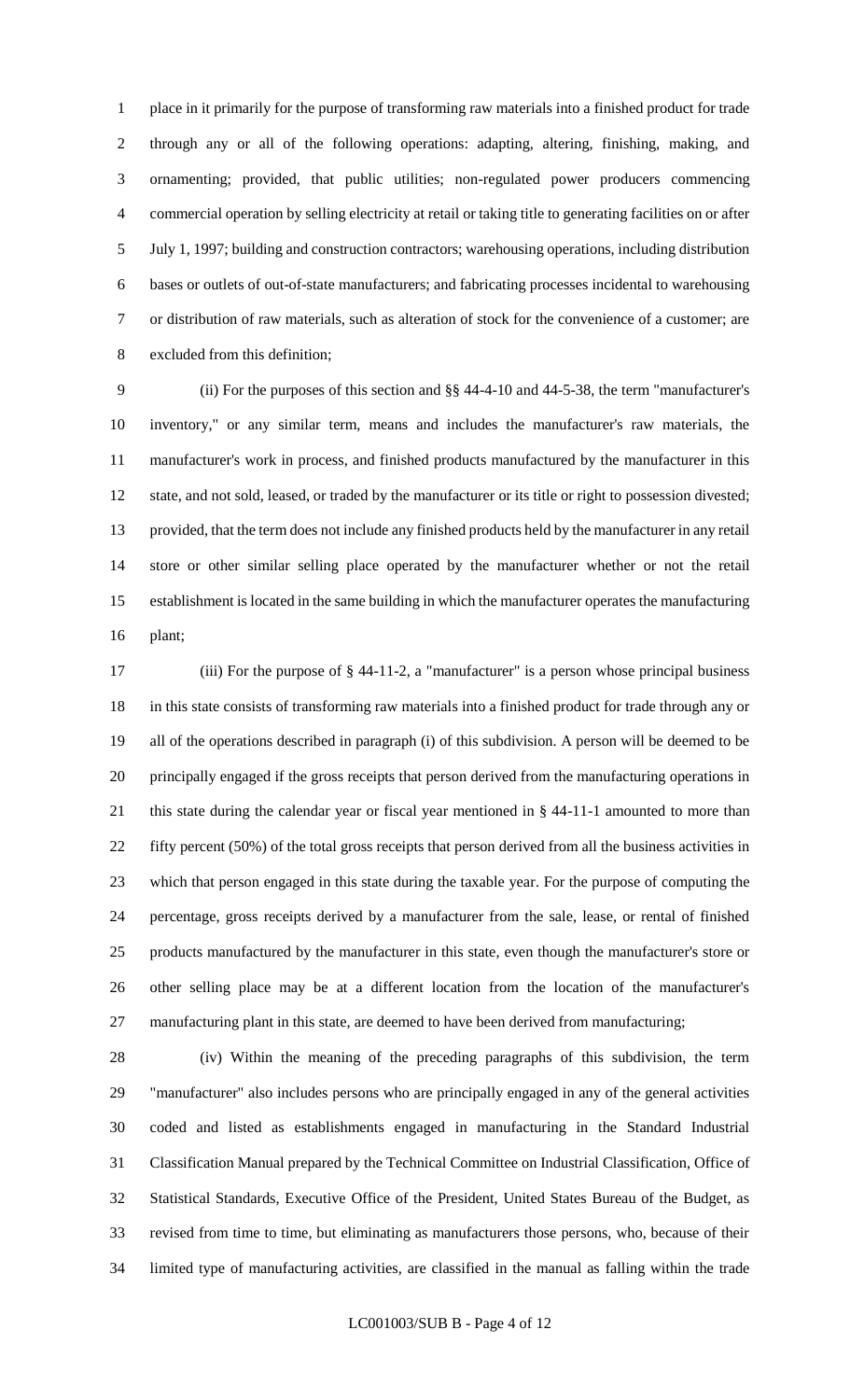rather than an industrial classification of manufacturers. Among those thus eliminated, and accordingly also excluded as manufacturers within the meaning of this paragraph, are persons primarily engaged in selling, to the general public, products produced on the premises from which they are sold, such as neighborhood bakeries, candy stores, ice cream parlors, shade shops, and custom tailors, except, that a person who manufactures bakery products for sale primarily for home delivery, or through one or more non-baking retail outlets, and whether or not retail outlets are operated by the person, is a manufacturer within the meaning of this paragraph;

 (v) The term "Person" means and includes, as appropriate, a person, partnership, or corporation; and

 (vi) The department of revenue shall provide to the local assessors any assistance that is necessary in determining the proper application of the definitions in this subdivision;

 (21) Real and tangible personal property acquired to provide a treatment facility used primarily to control the pollution or contamination of the waters or the air of the state, as defined in chapter 12 of title 46 and chapter 25 of title 23, respectively, the facility having been constructed, reconstructed, erected, installed, or acquired in furtherance of federal or state requirements or standards for the control of water or air pollution or contamination, and certified as approved in an 17 order entered by the director of environmental management. The property is exempt as long as it is operated properly in compliance with the order of approval of the director of environmental management; provided, that any grant of the exemption by the director of environmental management in excess of ten (10) years is approved by the city or town in which the property is situated. This provision applies only to water and air pollution control properties and facilities installed for the treatment of waste waters and air contaminants resulting from industrial processing; furthermore, it applies only to water or air pollution control properties and facilities placed in operation for the first time after April 13, 1970;

 (22) New manufacturing machinery and equipment acquired or used by a manufacturer and purchased after December 31, 1974. Manufacturing machinery and equipment is defined as:

 (i) Machinery and equipment used exclusively in the actual manufacture or conversion of raw materials or goods in the process of manufacture by a manufacturer, as defined in subdivision (20), and machinery, fixtures, and equipment used exclusively by a manufacturer for research and development or for quality assurance of its manufactured products;

 (ii) Machinery and equipment that is partially used in the actual manufacture or conversion of raw materials or goods in process of manufacture by a manufacturer, as defined in subdivision (20), and machinery, fixtures, and equipment used by a manufacturer for research and development or for quality assurance of its manufactured products, to the extent to which the machinery and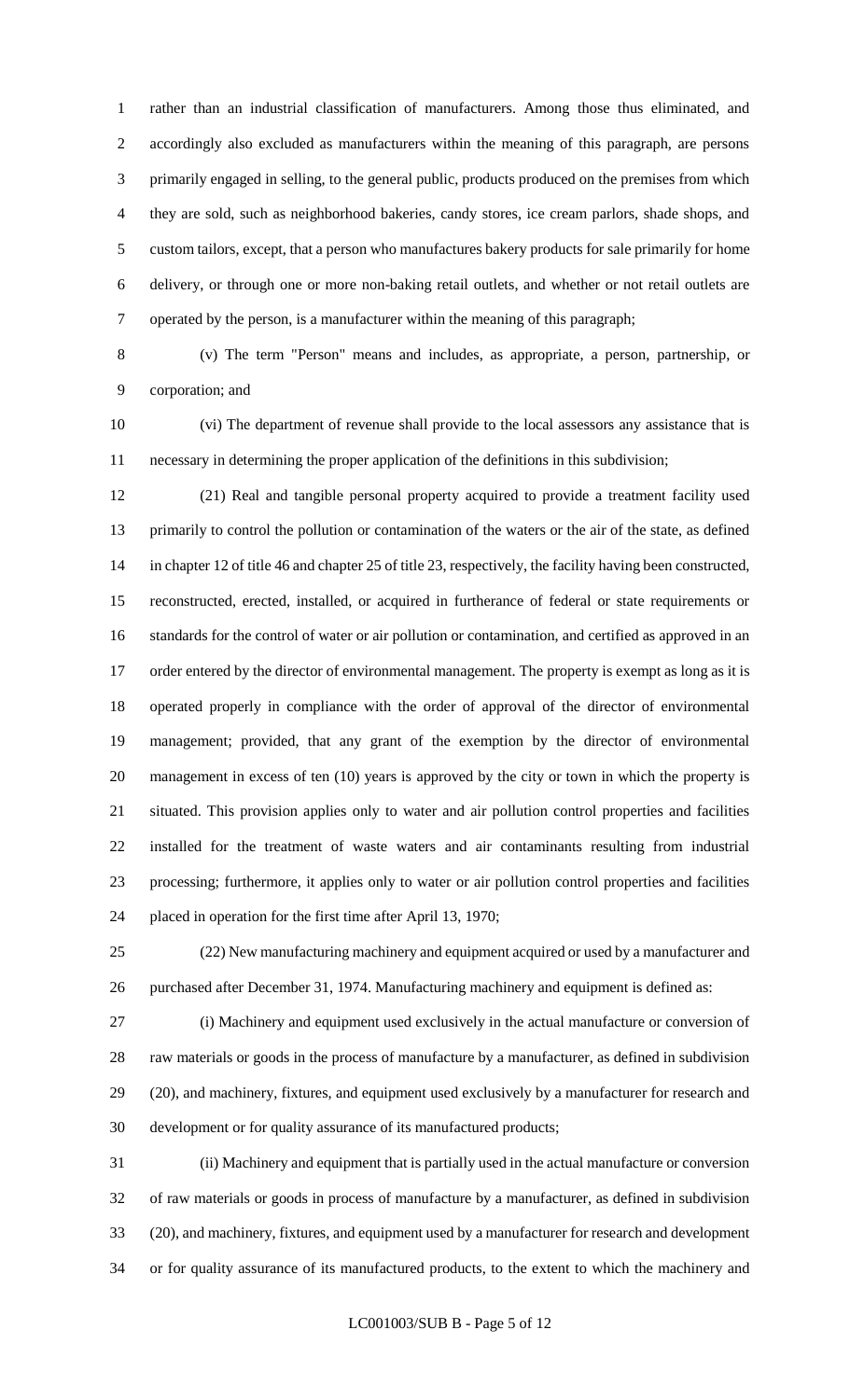equipment is used for the manufacturing processes, research and development, or quality assurance. In the instances where machinery and equipment is used in both manufacturing and/or research and development and/or quality assurance activities and non-manufacturing activities, the assessment on machinery and equipment is prorated by applying the percentage of usage of the equipment for the manufacturing, research and development, and quality-assurance activity to the value of the machinery and equipment for purposes of taxation, and the portion of the value used for manufacturing, research and development, and quality assurance is exempt from taxation. The burden of demonstrating this percentage usage of machinery and equipment for manufacturing and for research and development and/or quality assurance of its manufactured products rests with the manufacturer; and

 (iii) Machinery and equipment described in §§ 44-18-30(7) and 44-18-30(22) that was purchased after July 1, 1997; provided that the city or town council of the city or town in which the machinery and equipment is located adopts an ordinance exempting the machinery and equipment from taxation. For purposes of this subsection, city councils and town councils of any municipality may, by ordinance, wholly or partially exempt from taxation the machinery and equipment discussed in this subsection for the period of time established in the ordinance and may, by ordinance, establish the procedures for taxpayers to avail themselves of the benefit of any exemption permitted under this section; provided, that the ordinance does not apply to any machinery or equipment of a business, subsidiary, or any affiliated business that locates or relocates 20 from a city or town in this state to another city or town in the state;

 (23) Precious metal bullion, meaning any elementary metal that has been put through a process of melting or refining, and that is in a state or condition that its value depends upon its content and not its form. The term does not include fabricated precious metal that has been processed or manufactured for some one or more specific and customary industrial, professional, or artistic uses;

 (24) Hydroelectric power-generation equipment, which includes, but is not limited to, turbines, generators, switchgear, controls, monitoring equipment, circuit breakers, transformers, protective relaying, bus bars, cables, connections, trash racks, headgates, and conduits. The hydroelectric power-generation equipment must have been purchased after July 1, 1979, and acquired or used by a person or corporation who or that owns or leases a dam and utilizes the equipment to generate hydroelectric power;

 (25) Subject to authorization by formal action of the council of any city or town, any real or personal property owned by, held in trust for, or leased to an organization incorporated under chapter 6 of title 7, as amended, or an organization meeting the definition of "charitable trust" set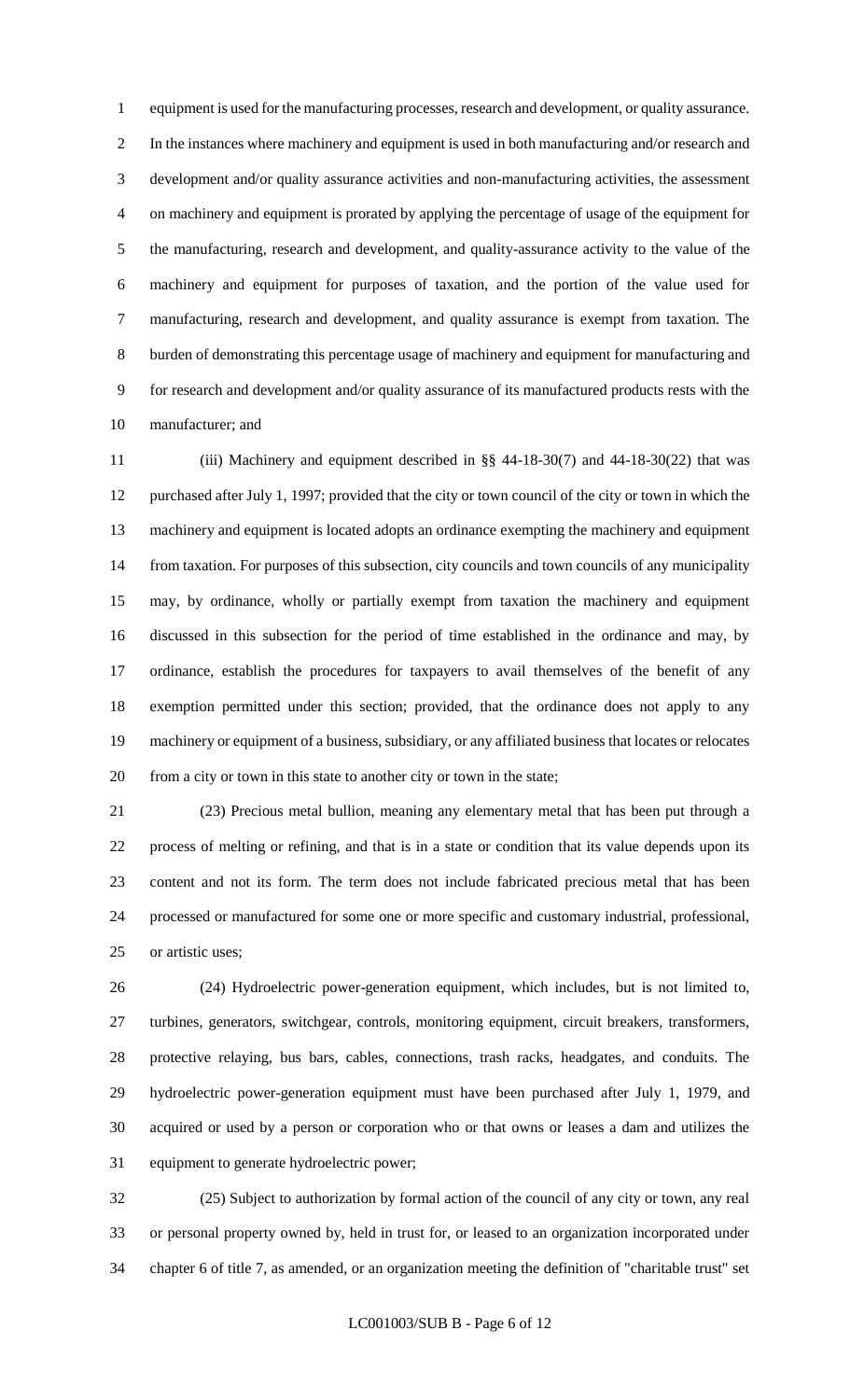out in § 18-9-4, as amended, or an organization incorporated under the not-for-profits statutes of another state or the District of Columbia, the purpose of which is the conserving of open space, as that term is defined in chapter 36 of title 45, as amended, provided the property is used exclusively for the purposes of the organization;

 (26) Tangible personal property, the primary function of which is the recycling, reuse, or recovery of materials (other than precious metals, as defined in § 44-18-30(24)(ii) and (iii)), from, or the treatment of "hazardous wastes," as defined in § 23-19.1-4, where the "hazardous wastes" are generated primarily by the same taxpayer and where the personal property is located at, in, or adjacent to a generating facility of the taxpayer. The taxpayer may, but need not, procure an order from the director of the department of environmental management certifying that the tangible personal property has this function, which order effects a conclusive presumption that the tangible personal property qualifies for the exemption under this subdivision. If any information relating to secret processes or methods of manufacture, production, or treatment is disclosed to the department of environmental management only to procure an order, and is a "trade secret" as defined in § 28- 21-10(b), it shall not be open to public inspection or publicly disclosed unless disclosure is otherwise required under chapter 21 of title 28 or chapter 24.4 of title 23;

 (27) Motorboats as defined in § 46-22-2 for which the annual fee required in § 46-22-4 has been paid;

 (28) Real and personal property of the Providence Performing Arts Center, a non-business corporation as of December 31, 1986;

 (29) Tangible personal property owned by, and used exclusively for the purposes of, any religious organization located in the city of Cranston;

 (30) Real and personal property of the Travelers Aid Society of Rhode Island, a nonprofit corporation, the Union Mall Real Estate Corporation, and any limited partnership or limited liability company that is formed in connection with, or to facilitate the acquisition of, the Providence YMCA Building;

 (31) Real and personal property of Meeting Street Center or MSC Realty, Inc., both not- for-profit Rhode Island corporations, and any other corporation, limited partnership, or limited liability company that is formed in connection with, or to facilitate the acquisition of, the properties designated as the Meeting Street National Center of Excellence on Eddy Street in Providence, Rhode Island;

 (32) The buildings, personal property, and land upon which the buildings stand, located on Pomham Island, East Providence, currently identified as Assessor's Map 211, Block 01, Parcel 001.00, that consists of approximately twenty-one thousand three hundred (21,300) square feet and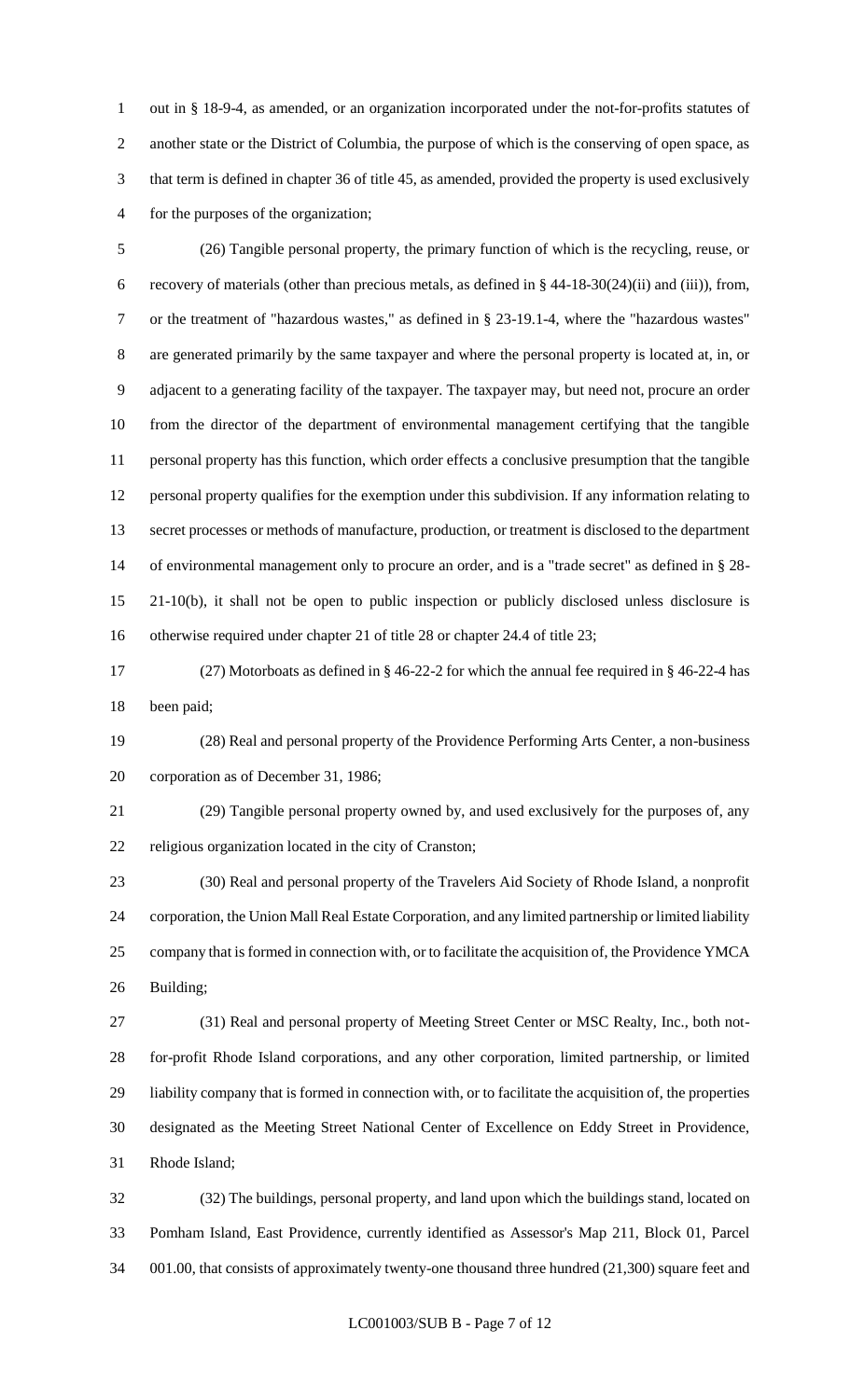is located approximately eight hundred sixty feet (860'), more or less, from the shore, and limited exclusively to these said buildings, personal estate and land, provided that said property is owned by a qualified 501(c)(3) organization, such as the American Lighthouse Foundation, and is used exclusively for a lighthouse; (33) The Stadium Theatre Performing Arts Centre building located in Monument Square, Woonsocket, Rhode Island, so long as said Stadium Theatre Performing Arts Center is owned by the Stadium Theatre Foundation, a Rhode Island nonprofit corporation;

 (34) Real and tangible personal property of St. Mary Academy -- Bay View, located in East Providence, Rhode Island;

 (35) Real and personal property of East Bay Community Action Program and its predecessor, Self Help, Inc; provided, that the organization is qualified as a tax-exempt corporation under § 501(c)(3) of the United States Internal Revenue Code;

 (36) Real and personal property located within the city of East Providence of the Columbus Club of East Providence, a Rhode Island charitable nonprofit corporation;

 (37) Real and personal property located within the city of East Providence of the Columbus Club of Barrington, a Rhode Island charitable nonprofit corporation;

 (38) Real and personal property located within the city of East Providence of Lodge 2337 BPO Elks, a Rhode Island nonprofit corporation;

 (39) Real and personal property located within the city of East Providence of the St. Andrews Lodge No. 39, a Rhode Island charitable nonprofit corporation;

 (40) Real and personal property located within the city of East Providence of the Trustees of Methodist Health and Welfare service a/k/a United Methodist Elder Care, a Rhode Island nonprofit corporation;

 (41) Real and personal property located on the first floor of 90 Leonard Avenue within the city of East Providence of the Zion Gospel Temple, Inc., a religious nonprofit corporation;

 (42) Real and personal property located within the city of East Providence of the Cape Verdean Museum Exhibit, a Rhode Island nonprofit corporation;

28 (43) The real and personal property owned by a qualified  $501(c)(3)$  organization that is affiliated and in good standing with a national, congressionally chartered organization and thereby adheres to that organization's standards and provides activities designed for recreational, educational, and character building purposes for children from ages six (6) years to seventeen (17) years;

 (44) Real and personal property of the Rhode Island Philharmonic Orchestra and Music 34 School; provided, that the organization is qualified as a tax-exempt corporation under  $\S 501(c)(3)$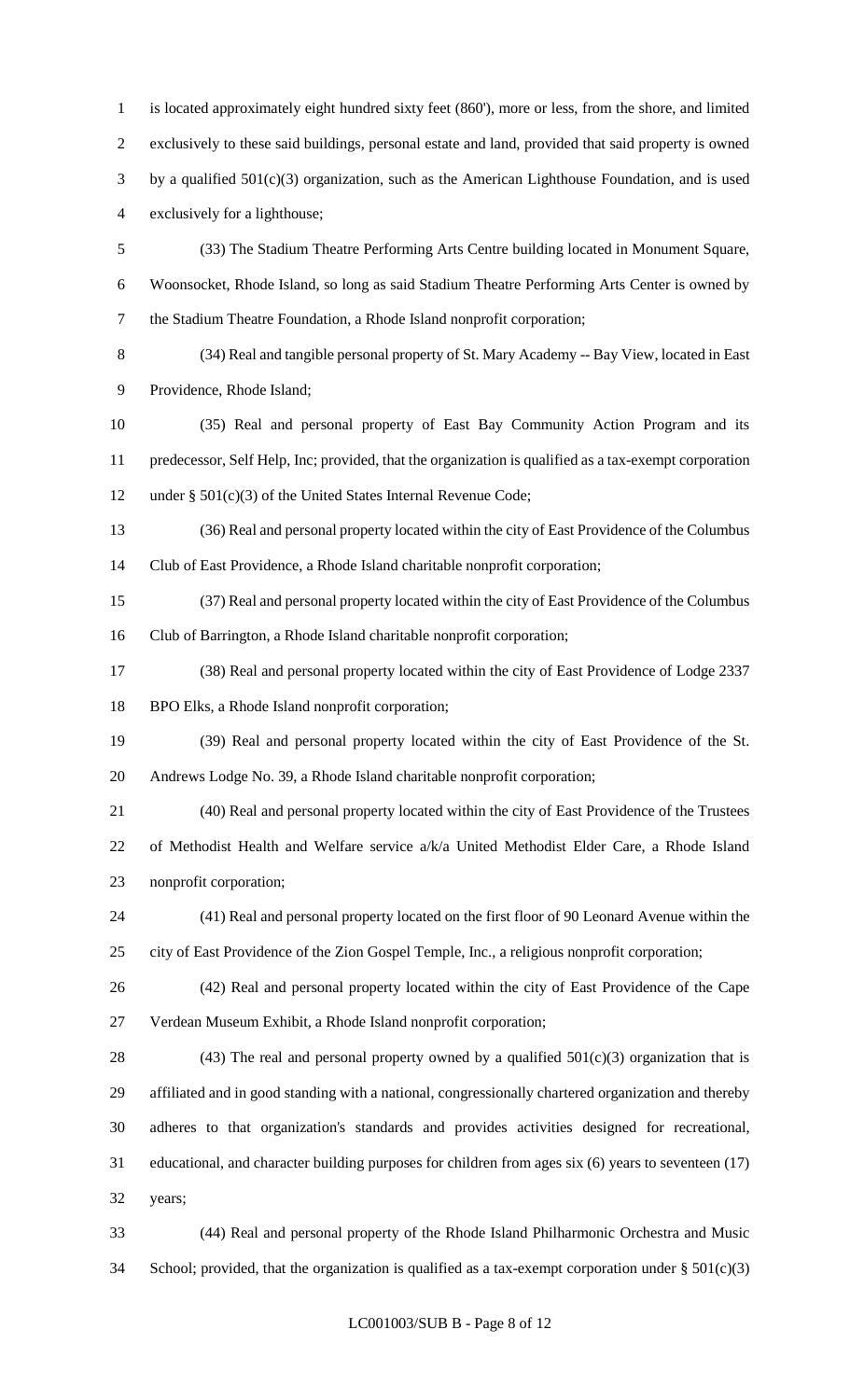of the United States Internal Revenue Code;

 (45) The real and personal property located within the town of West Warwick at 211 Cowesett Avenue, Plat 29-Lot 25, which consists of approximately twenty-eight thousand seven hundred fifty (28,750) square feet and is owned by the Station Fire Memorial Foundation of East Greenwich, a Rhode Island nonprofit corporation; (46) Real and personal property of the Comprehensive Community Action Program, a qualified tax-exempt corporation under § 501(c)(3) of the United States Internal Revenue Code; (47) Real and personal property located at 52 Plain Street, within the city of Pawtucket of the Pawtucket Youth Soccer Association, a Rhode Island nonprofit corporation; (48) Renewable energy resources, as defined in § 39-26-5, used in residential systems and associated equipment used therewith in service after December 31, 2015; (49) Renewable energy resources, as defined in § 39-26-5, if employed by a manufacturer, as defined in subsection (a) of this section, shall be exempt from taxation in accordance with subsection (a) of this section; (50) Real and personal property located at 415 Tower Hill Road within the town of North Kingstown, of South County Community Action, Inc., a qualified tax-exempt corporation under § 501(c)(3) of the United States Internal Revenue Code; (51) As an effort to promote business growth, tangible business or personal property, in whole or in part, within the town of Charlestown's community limits, subject to authorization by formal action of the town council of the town of Charlestown; (52) All real and personal property located at 1300 Frenchtown Road, within the town of East Greenwich, identified as assessor's map 027, plat 019, lot 071, and known as the New England 23 Wireless and Steam Museum, Inc., a qualified tax-exempt corporation under  $\S$  501(c)(3) of the United States Internal Revenue Code; (53) Real and tangible personal property of Mount Saint Charles Academy located within the city of Woonsocket, specifically identified as the following assessor's plats and lots: Logee Street, plat 23, lot 62, Logee Street, plat 24, lots 304 and 305; Welles Street, plat 23, lot 310; Monroe Street, plat 23, lot 312; and Roberge Avenue, plat 24, lot 47; (54) Real and tangible personal property of Steere House, a Rhode Island nonprofit corporation, located in Providence, Rhode Island; (55) Real and personal property located within the town of West Warwick of Tides Family Services, Inc., a Rhode Island nonprofit corporation; (56) Real and personal property of Tides Family Services, Inc., a Rhode Island nonprofit corporation, located in the city of Pawtucket at 242 Dexter Street, plat 44, lot 444;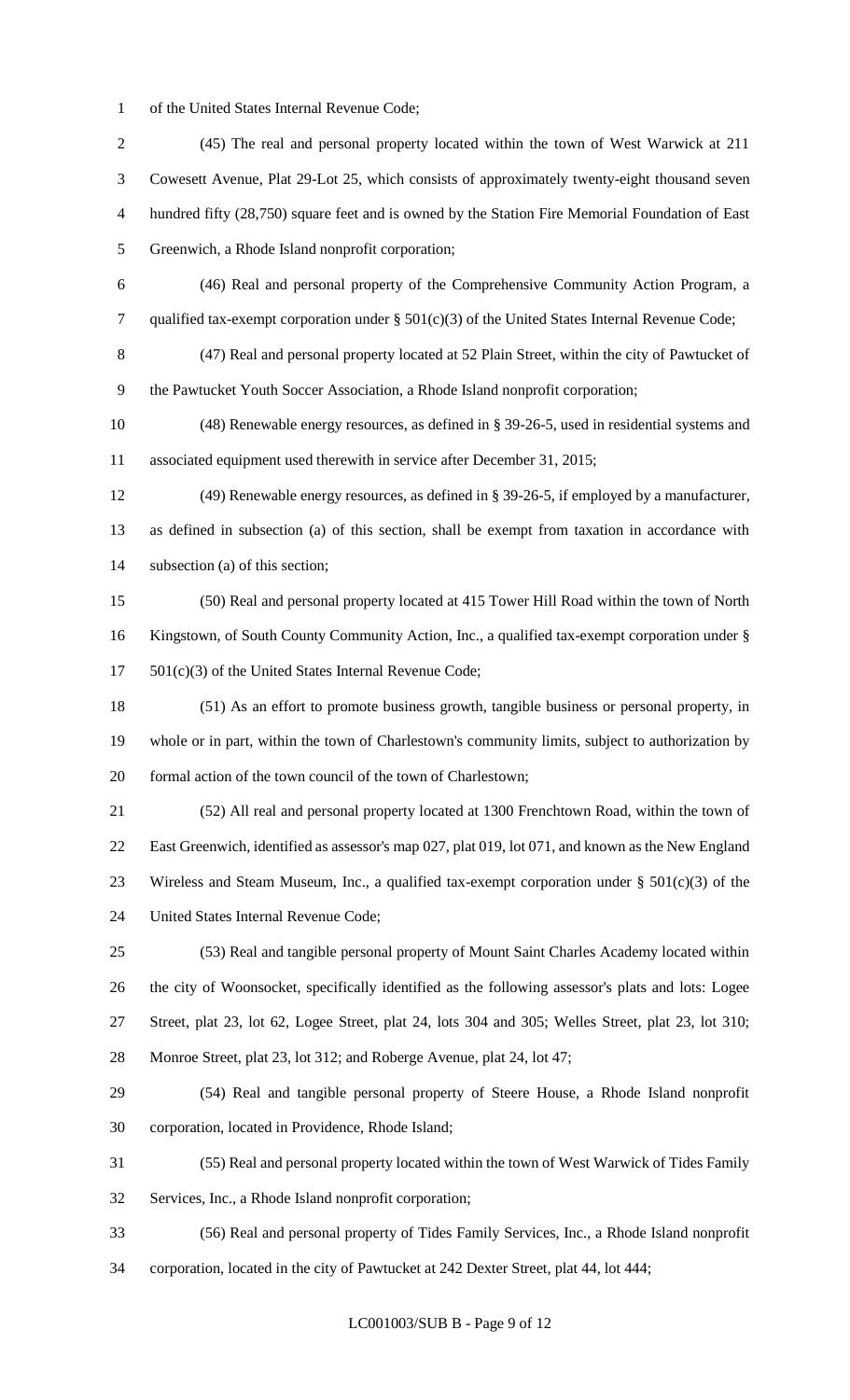(57) Real and personal property located within the town of Middletown of Lucy's Hearth, a Rhode Island nonprofit corporation; (58) Real and tangible personal property of Habitat for Humanity of Rhode Island--Greater Providence, Inc., a Rhode Island nonprofit corporation, located in Providence, Rhode Island; (59) Real and personal property of the Artic Playhouse, a Rhode Island nonprofit corporation, located in the town of West Warwick at 1249 Main Street; (60) Real and personal property located at 321 Main Street, within the town of South Kingstown, of the Contemporary Theatre Company, a qualified, tax-exempt corporation under § 9 501(c)(3) of the United States Internal Revenue Code; (61) Real and personal property of The Samaritans, Inc., a Rhode Island nonprofit § 501(c)(3) corporation located at 67 Park Place, Pawtucket, Rhode Island, to the extent the city council of Pawtucket may from time to time determine; (62) Real and personal property of North Kingstown, Exeter Animal Protection League, Inc., dba "Pet Refuge," 500 Stony Lane, a Rhode Island nonprofit corporation, located in North Kingstown, Rhode Island; (63) Real and personal property located within the city of East Providence of Foster Forward (formerly the Rhode Island Foster Parents Association), a Rhode Island charitable nonprofit corporation; (64) Real and personal property located at 54 Kelly Avenue within the town of East Providence, of the Associated Radio Amateurs of Southern New England, a Rhode Island nonprofit corporation; (65) Real and tangible personal property of Providence Country Day School, a Rhode Island nonprofit corporation, located in East Providence, Rhode Island and further identified as plat 406, block 6, lot 6, and plat 506, block 1, lot 8; (66) As an effort to promote business growth, tangible business or personal property, in whole or in part, within the town of Bristol's community limits, subject to authorization by formal action of the town council of the town of Bristol; and (67) Real and tangible personal property of the Heritage Harbor Foundation, a Rhode Island nonprofit corporation, located at 1445 Wampanoag Trail, Suites 103 and 201, within the city of East Providence. (68) In the city of Central Falls and the city of Pawtucket, real property and tangible personal property located on or in such premise acquired or leased by a railroad entity and for the purpose of providing boarding and disembarking of railroad passengers and such supporting passenger railroad operations and services. For the purpose of this section, a railroad entity shall be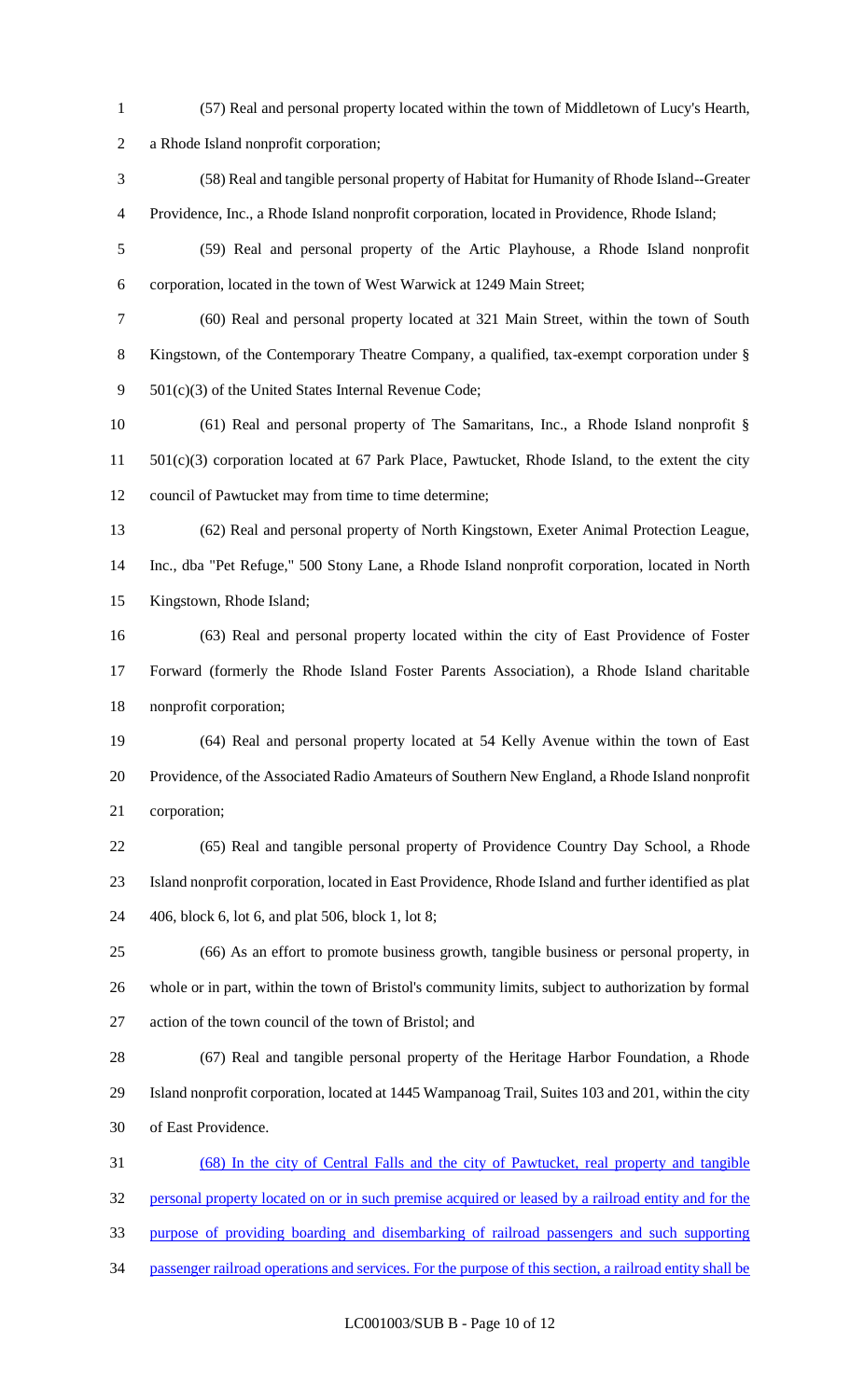1 any incorporated entity which has been duly authorized by the Rhode Island Public Utilities

Commission to provide passenger railroad services.

 (b) Except as provided below, when a city or town taxes a for-profit hospital facility, the value of its real property shall be the value determined by the most recent full revaluation or statistical property update performed by the city or town; provided, however, in the year a nonprofit hospital facility converts to or otherwise becomes a for-profit hospital facility, or a for-profit hospital facility is initially established, the value of the real property and personal property of the for-profit hospital facility shall be determined by a valuation performed by the assessor for the purpose of determining an initial assessed value of real and personal property, not previously taxed by the city or town, as of the most recent date of assessment pursuant to § 44-5-1, subject to a right of appeal by the for-profit hospital facility which shall be made to the city or town tax assessor with a direct appeal from an adverse decision to the Rhode Island superior court business calendar.

 A "for-profit hospital facility" includes all real and personal property affiliated with any hospital as identified in an application filed pursuant to chapter 17 or 17.14 of title 23. Notwithstanding the above, a city or town may enter into a stabilization agreement with a for-profit hospital facility under § 44-3-9 or other laws specific to the particular city or town relating to stabilization agreements. In a year in which a nonprofit hospital facility converts to, or otherwise becomes, a for-profit hospital facility, or a for-profit hospital facility is otherwise established, in that year only the amount levied by the city or town and/or the amount payable under the stabilization agreement for that year related to the for-profit hospital facility shall not be counted towards determining the maximum tax levy permitted under § 44-5-2.

SECTION 2. This act shall take effect January 1, 2022.

======== LC001003/SUB B ========